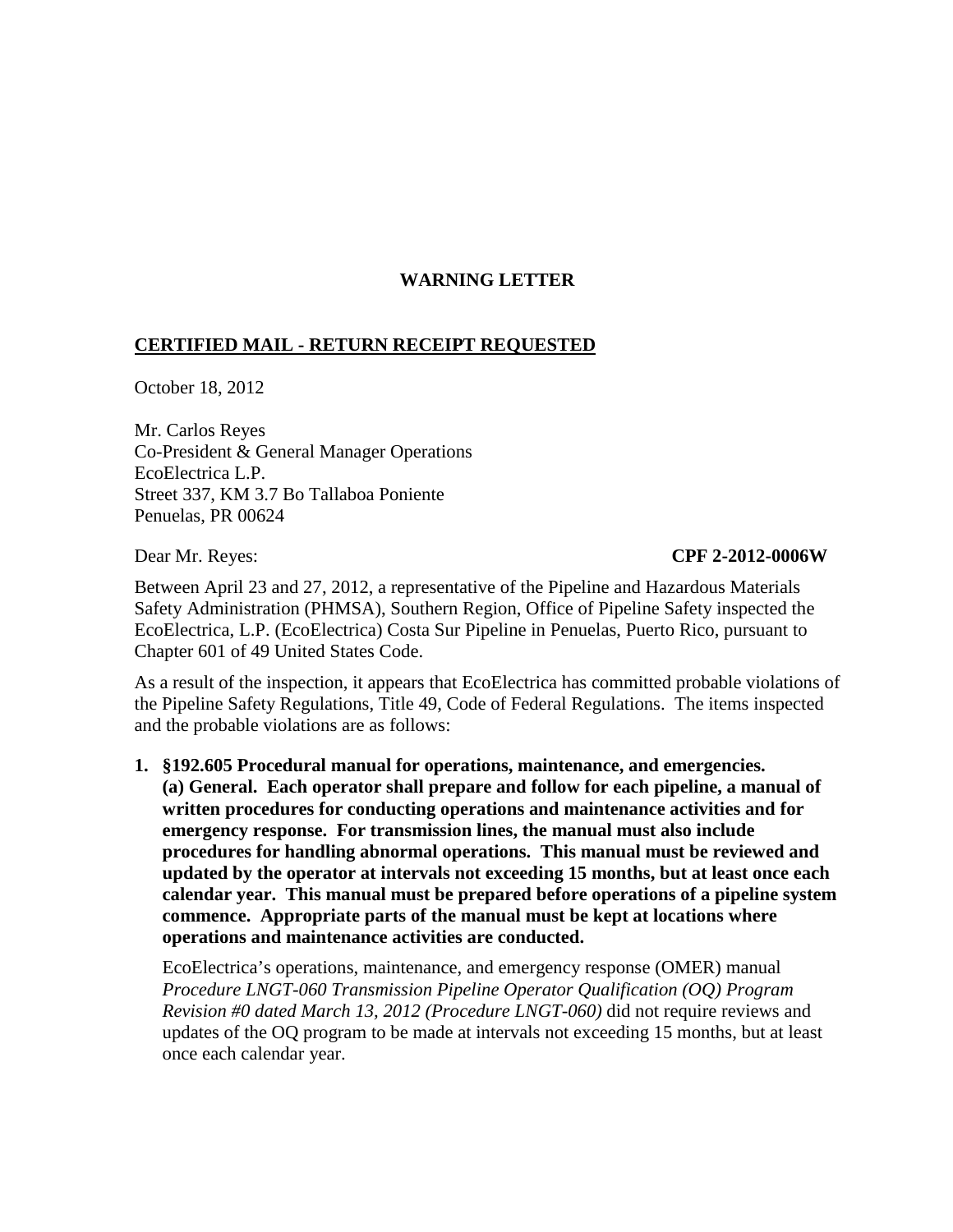**2. §192.605 Procedural manual for operations, maintenance, and emergencies. . . . (b) Maintenance and normal operations. The manual required by paragraph (a) of this section must include procedures for the following, if applicable, to provide safety during maintenance and operations.**

**. . . (8) Periodically reviewing the work done by operator personnel to determine the effectiveness and adequacy of the procedures used in normal operation and maintenance and modifying the procedure when deficiencies are found.**

EcoElectrica's OMER *Procedure LNGT-060* did not require the periodic review of the work done by operator personnel to determine the effectiveness and adequacy of its OQ program. Moreover, it did not require modifying the program procedures when deficiencies are found.

Examples of items that EcoElectrica needs to review to determine the effectiveness of its OQ program include, but are not limited to:

- − The adequacy of training for specific covered tasks,
- − The adequacy of evaluations to determine if an individual has the required knowledge, skills, and abilities to perform a covered task,
- − The adequacy of individual to recognize an abnormal operating condition (AOC); and,
- − The adequacy of an individual to take appropriate action(s) after an AOC.

### **3. §192.614 Damage prevention program.**

**(a) Except as provided in paragraphs (d) and (e) of this section, each operator of a buried pipeline shall carry out, in accordance with this section, a written program to prevent damage to that pipeline from excavation activities. For the purpose of this section, the term "excavation activities" includes excavation, blasting, boring, tunneling, backfilling, the removal of aboveground structures by either explosive or mechanical means, and other earth moving operations . . . .** 

EcoElectrica did not have a written program to prevent damage to the Costa Sur pipeline from excavation activities.

EcoElectrica operates the 1.7-mile Costa Sur pipeline, which is buried for a total of approximately 382 feet in six short segments, five of which are encased in concrete and one which is inside of a concrete pipe. The pipeline is located in its entirety on four industrial properties that are restricted from public access by security fencing and manned security gates.

**4. §192.619 What is the maximum allowable operating pressure for steel or plastic pipelines?**

**(a) No person may operate a segment of steel or plastic pipeline at a pressure that exceeds a maximum allowable operating pressure determined under paragraph (c) or (d) of this section, or the lowest of the following:** 

**(1) The design pressure of the weakest element in the segment, determined in accordance with Subparts C and D of this part. ….**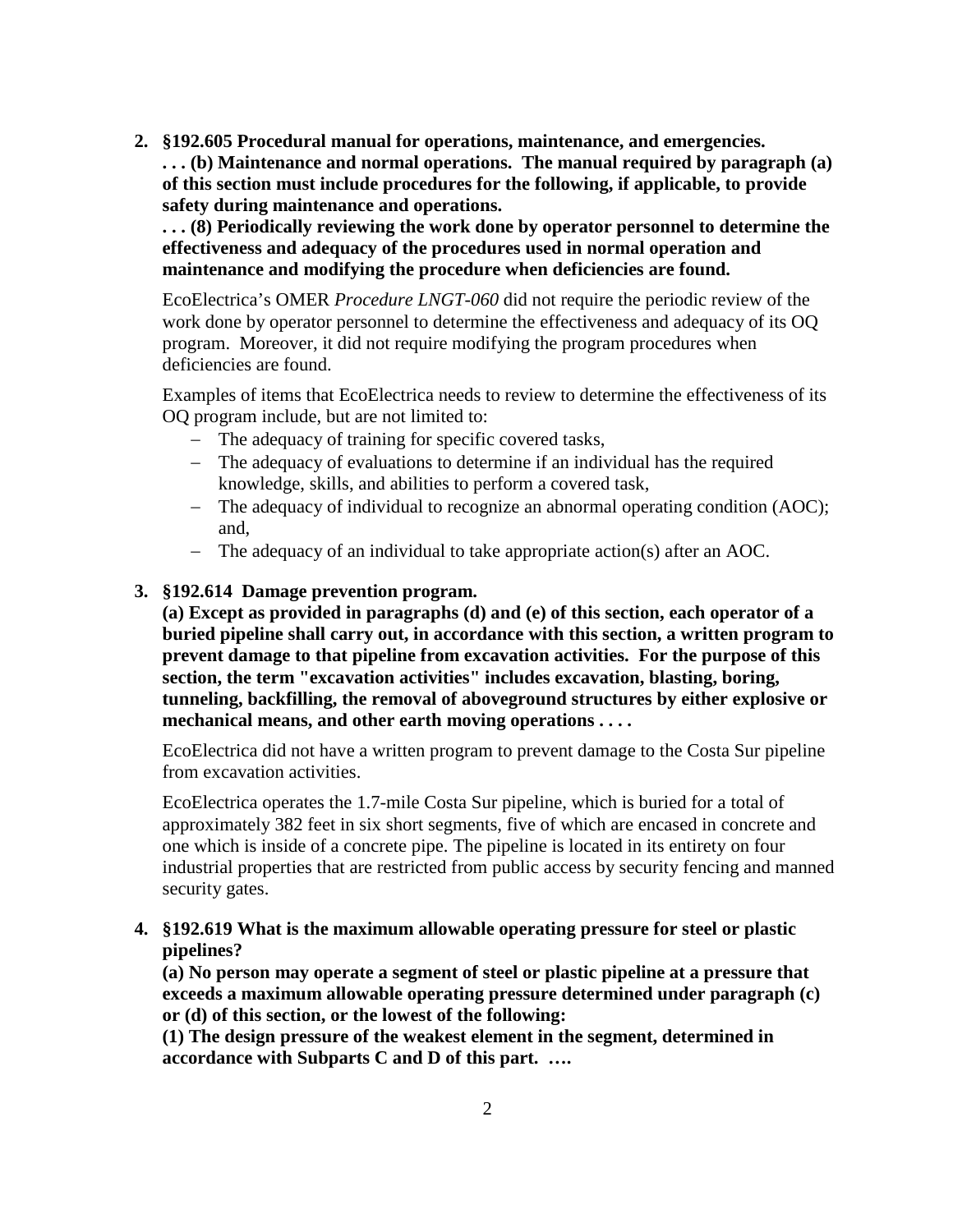EcoElectrica did not correctly determine the maximum allowable operating pressure of a segment of the Costa Sur pipeline because it did not use the design pressure of the weakest element.

EcoElectrica's operations, maintenance, and emergency response (OMER) manual of written procedures Section III (d) *Maximum Allowable Operating Pressure (MAOP)* (pp. 11-14) indicated that the MAOP of the Costa Sur pipeline was 1090 psig. The procedure did not include MAOP determination of the recently installed meter station, a component of the Costa Sur Pipeline located at the beginning of the line.

Although construction records indicated the station was designed to 1,000 psig per ASME B31.3, the MAOP determination process must follow Part 192 requirements. Based on the meter station design and test information provided to the inspector, the meter station MAOP is limited to the design pressure of the weakest element in the station: 1001 psig, determined in accordance with Subpart C of Part 192: 192.105(a) and 192.111(d)(1) for 24" x 0.687" w.t., ASTM A106 Grade B seamless pipe. The pipeline normally operates at approximately 650 psig, with the pipeline overpressure control valve set to control/close at 700 psig.

## **5. § 192.631 Control room management.**

**(a)** *General.*

**(1) This section applies to each operator of a pipeline facility with a controller working in a control room who monitors and controls all or part of a pipeline facility through a SCADA system. Each operator must have and follow written control room management procedures that implement the requirements of this section, except that for each control room where an operator's activities are limited to either or both of: (i) Distribution with less than 250,000 services, or** 

**(ii) Transmission without a compressor station, the operator must have and follow written procedures that implement only paragraphs (d) (regarding fatigue), (i) (regarding compliance validation), and (j) (regarding compliance and deviations) of this section.**

EcoElectrica did not have written control room management procedures that would comply with the applicable requirements of §192.631. EcoElectrica is the operator of the 1.7-mile Costa Sur Pipeline, a transmission pipeline without a compressor station, but with a controller working in a control room who monitors and controls the pipeline through a SCADA system. Section  $192.631(a)(2)$  required these procedures to have been developed no later than August 1, 2011.

## **6. §192.807 Recordkeeping.**

**Each operator shall maintain records that demonstrate compliance with this subpart.**

**(a) Qualification records shall include:**

- **(1) Identification of qualified individual(s);**
- **(2) Identification of the covered tasks the individual is qualified to perform;**
- **(3) Date(s) of current qualification; and**
- **(4) Qualification method(s).**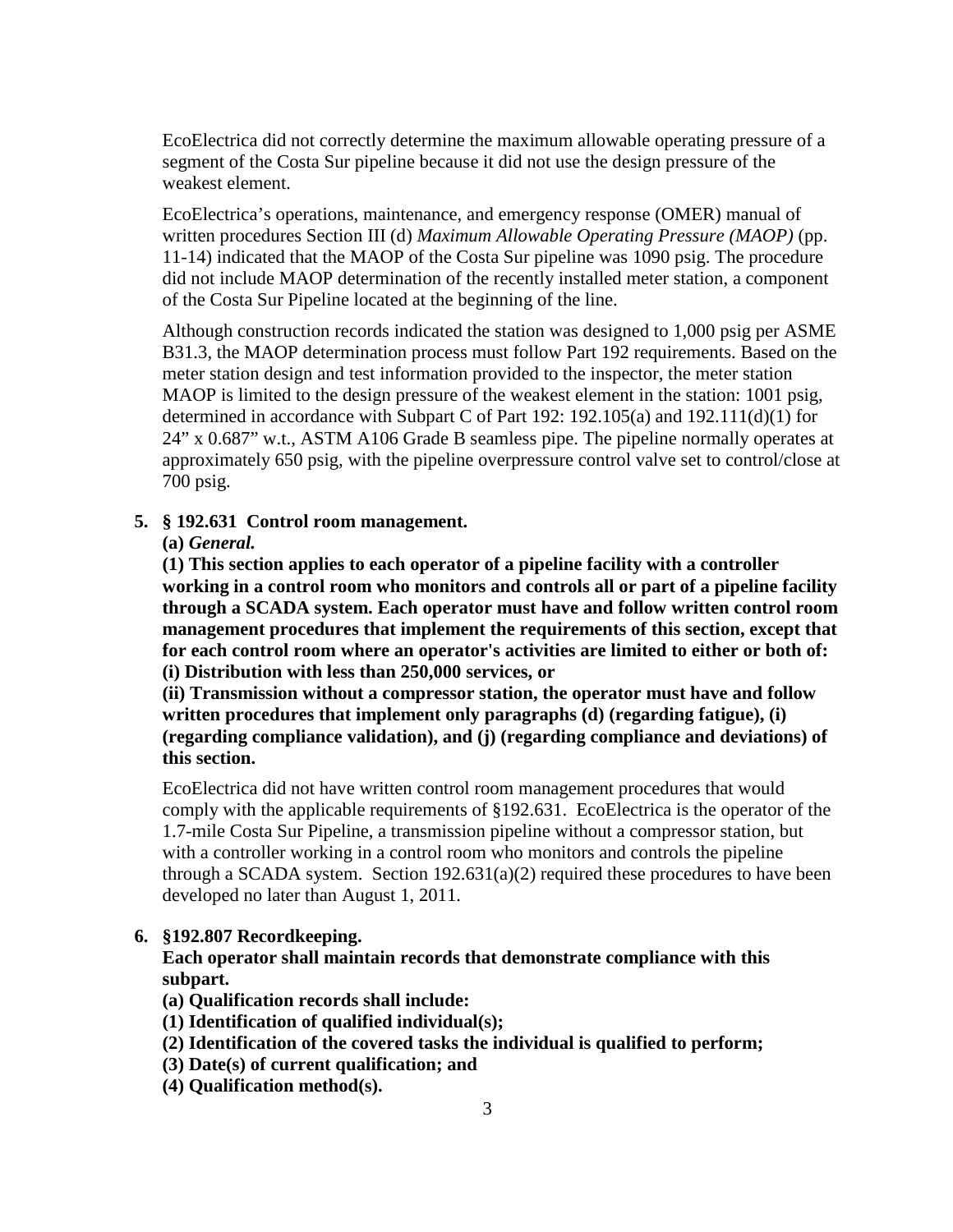EcoElectrica did not maintain records that demonstrated compliance with *Part 192, Subpart N-Qualification of Pipeline Personnel* because records did not include the items required by  $§192.807(a)$ .

When asked by the inspector for such records for certain tasks for Individual #1 and (contracted) Individual #2, EcoElectrica provided inadequate records, as follows:

- The records applicable to specific tasks did not include the *(1) Identification of qualified individual(s);*
- The records did not include the (2) Identification of the covered tasks the individual is *qualified to perform;*
- The records did not include the *(3) Date(s) of current qualification; and,*
- The records did not include the (4) *Qualification method(s)*.

Individual #1: *Task 5.1-Line Operation* (specifically to inspect and test the pipeline OPP Valve PCV-SGA-23). The record provided was a Tecnologia de Instrumentacion (Instrument Technician) diploma dated May 27, 1998, issued by the Institute Tecnologia de Puerto Rico.

Individual #2: *Tasks 5.4-Cathodic Protection Testing*, and *5.5-Corrosion Control*. The records provided were Ingeniero Licenciado (Engineering License) dated August 23, 2010, issued by the Secretaria Auxiliar de Juntos Examinadoras Puerto Rico Deprtamento de Estado, and a professional engineering license card.

#### **7. §192.807 Recordkeeping.**

# **. . . (b) Records supporting an individual's current qualification shall be maintained while the individual is performing the covered task. Records of prior qualification and records of individuals no longer performing covered tasks shall be retained for a period of five years.**

EcoElectrica did not maintain records supporting an individual's current qualification *"while the individual is performing the covered task*" nor did EcoElectrica maintain prior qualification records.

When asked by the inspector for such records for the contracted individual who performed cathodic protection and corrosion prevention tasks on the Costa Sur pipeline, EcoElectrica provided only an engineering license certificate for the individual. The certificate did not provide evidence that the individual was, or had previously been, qualified to perform task *5.4-Cathodic Protection Testing,* and task *5.5-Corrosion Control* that are listed in *Procedure LNGT-060.* The individual had performed cathodic protection and corrosion prevention tasks on the Costa Sur pipeline.

Under 49 United States Code, § 60122, you are subject to a civil penalty not to exceed \$200,000 per violation per day the violation persists up to a maximum of \$2,000,000 for a related series of violations. For violations occurring prior to January 3, 2012, the maximum penalty may not exceed \$100,000 per violation per day, with a maximum penalty not to exceed \$1,000,000 for a related series of violations. We have reviewed the circumstances and supporting documents involved in this case, and have decided not to conduct additional enforcement action or penalty assessment proceedings at this time. We advise you to correct